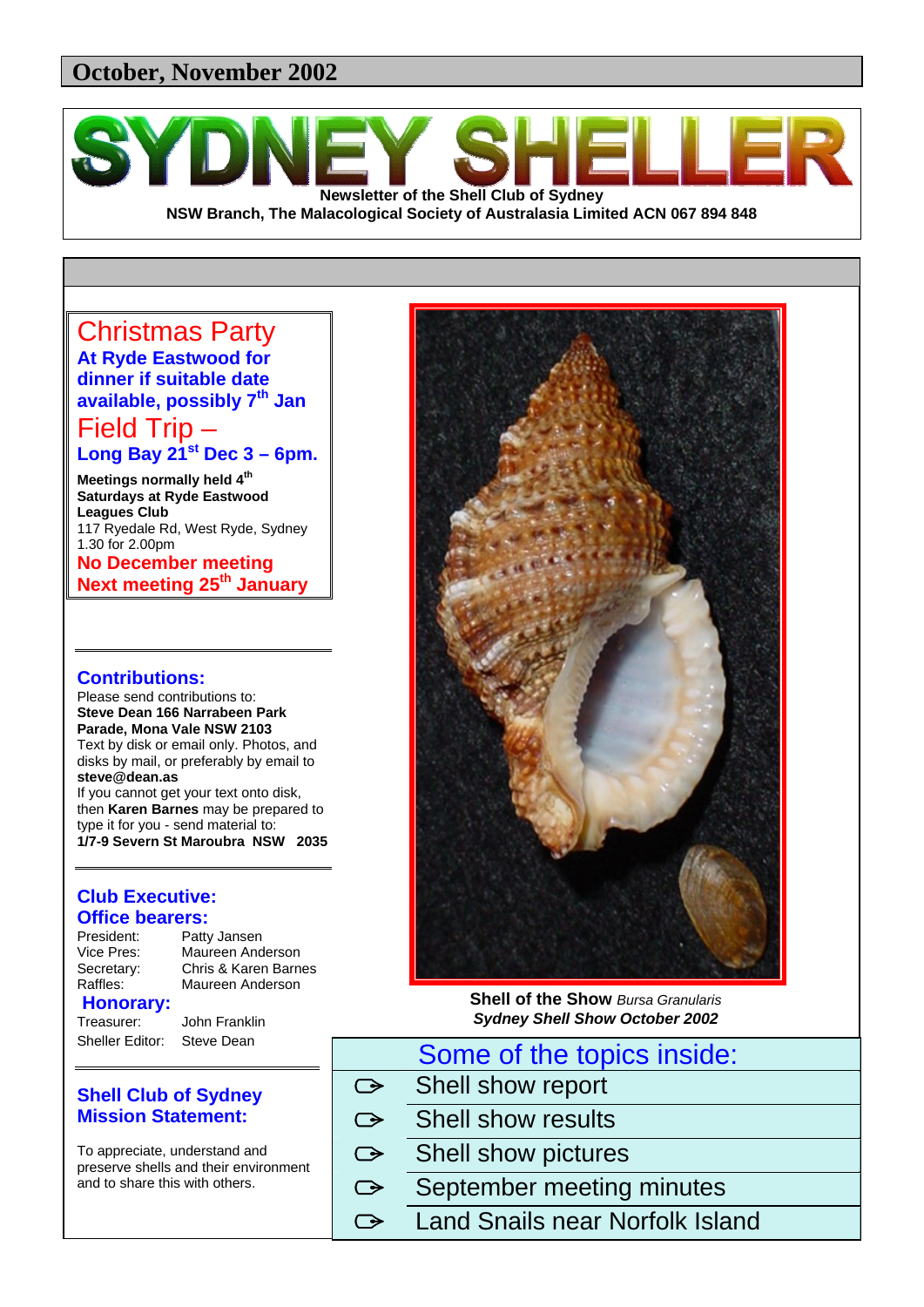P.O Box 345 Lindfield NSW 2070

Phone/fax 02 9415 8098 [books@booksofnature.com](mailto:books@booksofnature.com)



[www.booksofnature.com](http://www.booksofnature.com/) (a.k.a Capricornica Publications)

the latest and best shell books books on other marine life, plants, mammals, reptiles, orchids, gardening. MSA journal back issues available



**VISITING – PERTH, WESTERN AUSTRALIA**  *Don't forget to call in on..* 

## PERTH **SHELL** DISTRIBUTORS

**SPECIMEN SEA SHELLS FOR COLLECTORS CORALS LARGE AND SMALL WHALES TEETH SHARK JAWS** *(FULL)* **GEM STONES** *(WORLD WIDE)* **ANIMAL SKULLS & BONES** 

Buyer and Seller of Quality West Australian Shells

#### **Tel +61 8 9443 6661 Fax +61 8 9443 6663**

[mac@perthshelldistributors.com.au](http://www.perthshelldistributors.com.au/) www.perthshelldistributors.com.au

39 DRAKE STREET OSBORNE PARK, PERTH, WA 6017 P.O. BOX 186, MT. HAWTHORN, WA 6915



**Specimen & Commercial Shells** 

**Retail & Wholesale** 

Stock includes representatives of most families. No lists at present.

> 4 Gillies Close Coffs Harbour 2450

**02 6652 6104** 



## Want your own copies?

Membership and Shellers, **AU\$25** /yr. or

Shellers only, **AU\$18** /yr.

Includes Shellers folded & Aust. postage (Shellers produced when there are enough articles, maximum of 10 issues per year)

A4 envelopes non-folded, add **\$18** per year

International postage add **\$20** per year

To subscribe and/or become a member send payment and your details to our treasurer:

> John Franklin 51 Grandview Grove Seaforth, NSW Australia 2092

\_\_\_\_\_\_\_\_\_\_\_\_\_\_\_\_\_\_\_\_\_\_\_\_\_\_\_\_\_\_

Note: The Sydney Shell Club is a branch of the Malacological Society of Australasia (MSA) It is preferred that you are also a member of the MSA. MSA membership can be organised through Des Beechey [Des@phm.gov.au](mailto:Des@phm.gov.au) 26 Malga Ave Roseville Chase NSW 2069

## September minutes:

Meeting opened by P. Jansen at 2.15 pm after the group changed rooms. Apologies:- M. Keats, S. Montague and D. Beechey.

#### **Field Trip Reports**

R. Moylan reported on a trip to the Barrier reef, north of Swains reef. Ron encountered a number of volutes including *Cymbiola pulchra forma peristicta* (Mc Michael, 1963) and *Cymbiola pulchra forma woolacttae* (Mc Michael, 1958). Ron also reported finding most of the common Cypraeidae at Lamonte reef and added that the water temperature was unusually cool. C. Barnes reported collecting *Strombus canarium* Linnaeus, 1758 beached at Long Bay, Sydney. Chris also reported on a visit to Yamba and Illuka and passed around a tray of specimens collected, including a *Cypraea lynx* Linnaeus 1758 and *Bursa granularis* (Roding, 1798) .

A. Hawke displayed a number of interesting specimens from the south coast of NSW and Victoria, these included an example of *Fusinus consetti* Iredale, 1929. Angus also passed around some specimens collected from northern NSW during last Christmas.

#### **General Business**

M. Keats reported via P. Jansen that he had been in touch with Rupert Myers. Io's shell collection, minus a couple of family favourites is to be auctioned off at the November meeting, and monies raised to be donated to the group. J. Franklin has resigned from the Ecouncil, C. Barnes offered to do the job and was unanimously accepted. Letter from Phillipa Menzies (Grade 4 student) possible new member. M. Keats has already responded, though a copy of the latest "Sheller" and annual shell show flier will be dispatched by the secretary.

#### **Presentation**

The Family Turbinidae, by M. Keats was this months presentation, though as Michael was unable to attend the meeting, C. Barnes filled in. Fortunately Michael had prepared a handout and arranged specimens of the various subfamilies to display to the meeting.

Meeting closed at 3.07 pm C. & K. Barnes, Secretary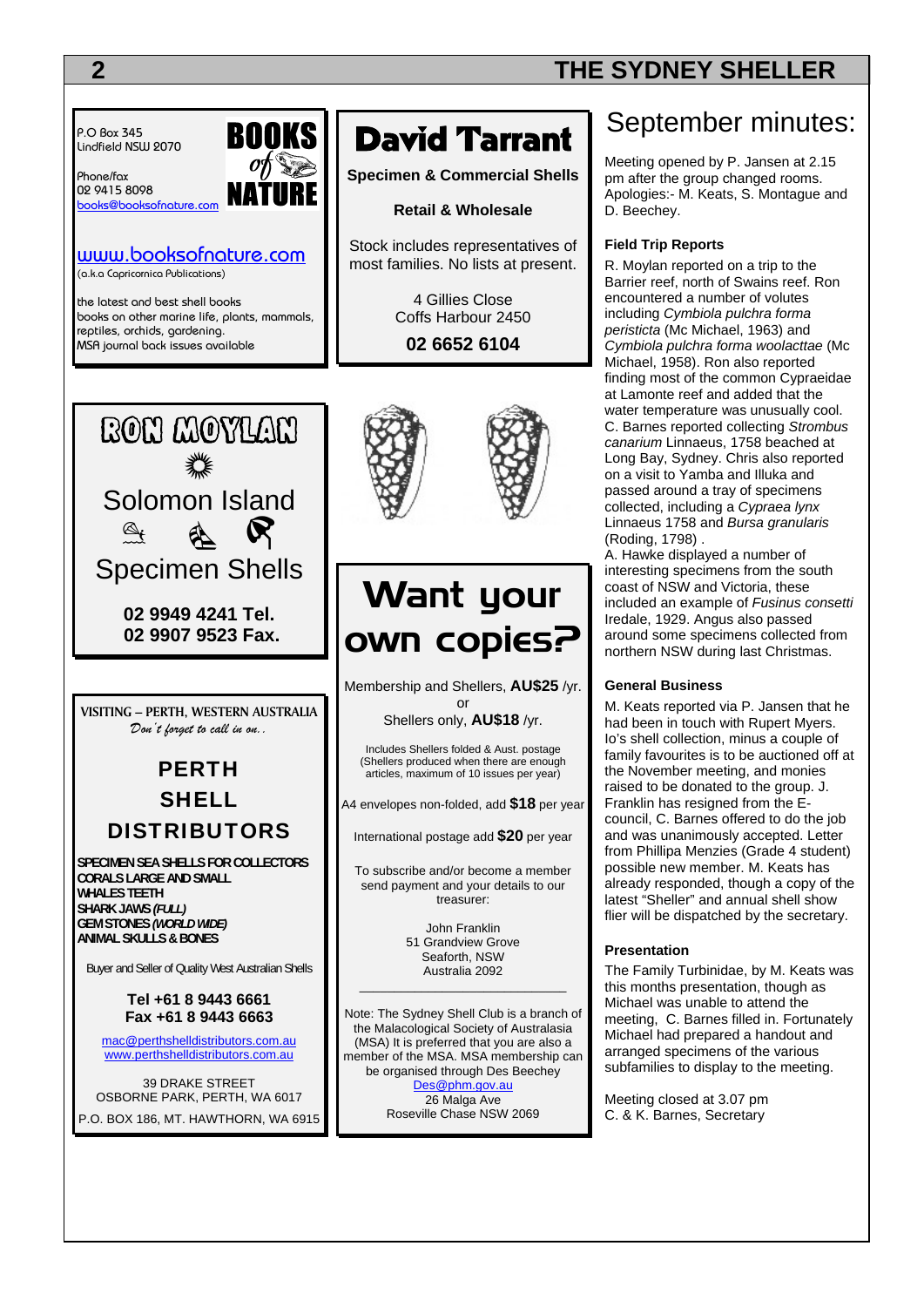## SHELL SHOW PLACING SATURDAY 26 OCTOBER 2002

#### **CATEGORIES PLACING EXHIBITOR**

1. Display of Bivalvia **Filter Steve Dean** Second Patty Jansen Third John Franklin

> Second John Franklin Third Steve Dean

> Second Chris Barnes Third John Franklin

en and the second second the second terms of  $\frac{1}{\sqrt{2}}$  . the contract of the contract of the contract of the contract of the contract of the contract of the contract of the contract of the contract of the contract of the contract of the contract of the contract of the contract o

> Second Sandra Montaque Third **Patty Jansen**

Second John Franklin the contract of the contract of the contract of the contract of the contract of the contract of the contract of the contract of the contract of the contract of the contract of the contract of the contract of the contract o

Second John Franklin the contract of the contract of the contract of the contract of the contract of the contract of the contract of the contract of the contract of the contract of the contract of the contract of the contract of the contract o

> Second Sandra Montaque Third John Franklin

Second Ashley Miskelly Third Patty Jansen

 Second John Franklin Third **Peter Pienaar** 

Second Steve Dean Third **Patty Jansen** 

2. Display of Conidae **First** First Steve Dean

- 3. Display of Cypraea **First** First Ron Moylan
- 4. Display of Land Snails **First** First Michael Keats
- 5. Display of Micro Shells First First John Franklin
- 6. Display of Olividae **First** First Chris Barnes
- 7. Display of Muricidae **First** First Ron Moylan
- 8. Display of Self Collected Shells First First Chris Barnes
- 9. Display of Shells from one locality/country First **Ron Moylan**
- 10 Display of Volutidaea **First** First Ron Moylan
- 11 Display of Any Family predominantly white First Maureen Anderson
- 12 Display of Shell of the Show First Chris Barnes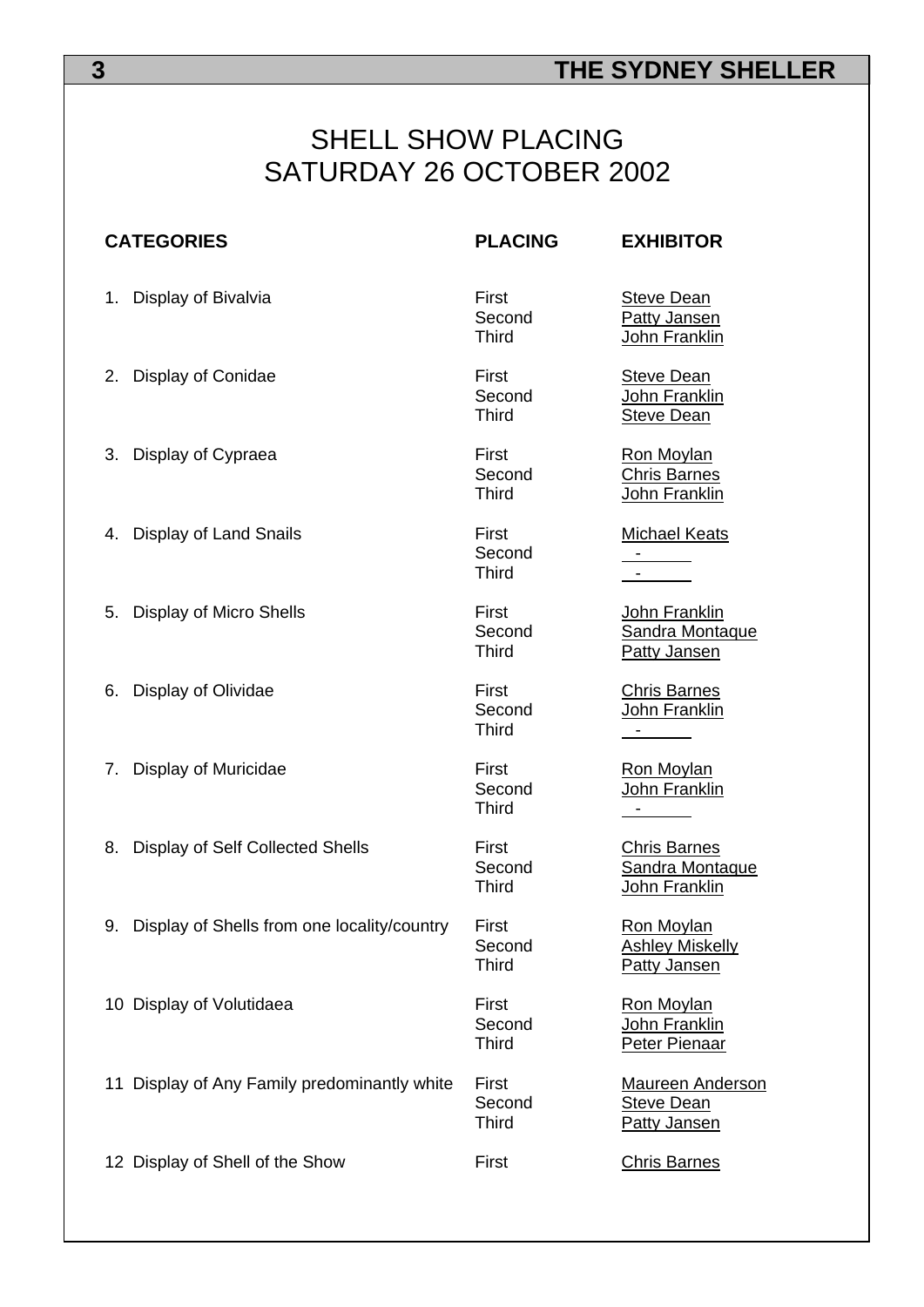## SHELL SHOW OVERVIEW

This years Shell Show included 47 exhibits by 10 Club Members. *(Pictures of some of the exhibits follow)*

All entries exhibited an excellent standard of material for the respective categories and a great deal of time and effort apparent with the presentation and data information provided.

Some entries exceeded the maximum numbers of specimens permitted and this must be carefully monitored for future Branch and indeed National Shows as demerits apply which will compromise the possible placings for such an oversight.

The standard of the entries made the judges decisions extremely difficult with only a point the difference between placings in some categories.

It is suggested that for future Shows a standardisation of exhibit footprint sizes be established, albeit unnecessary to present each display in the same material, however an overall uniformity is desirable and essential for the most economical utilisation of display area available.

Shell of the Show was a superb specimen of *Bursa granularis* live taken by Chris Barnes at Angourie Point northern NSW at low tide, amongst rocks with sponge and algae covering.

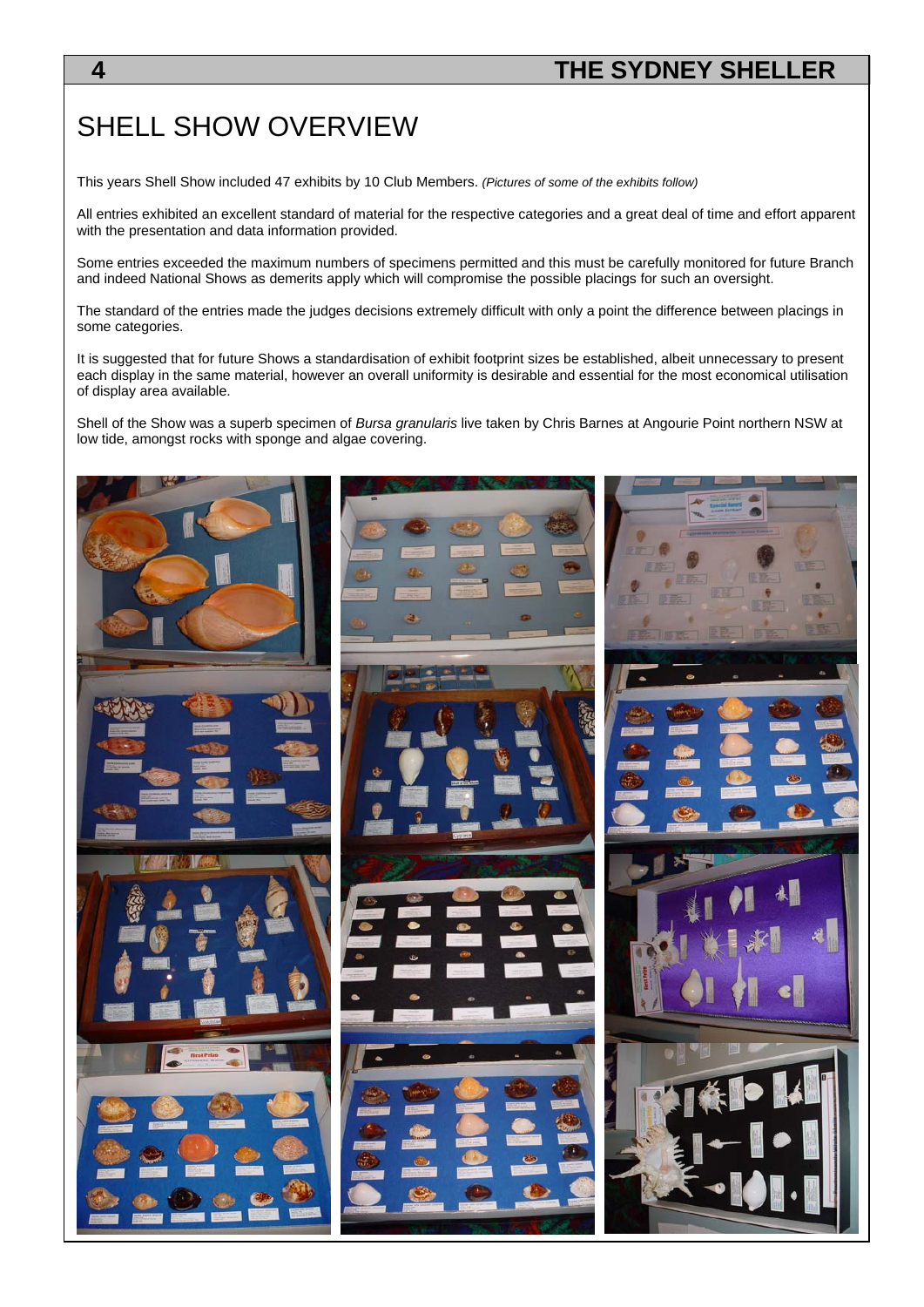## **5** THE SYDNEY SHELLER 美 First Prize  $\frac{1}{2}$ 籃员 **Based** 長尾 m E 52. لمنقه  $\bullet$ **Hall**  $-1.3$ 同盟 **Third Pr** e de la







圖

山温山

購

FEE

1

(宋)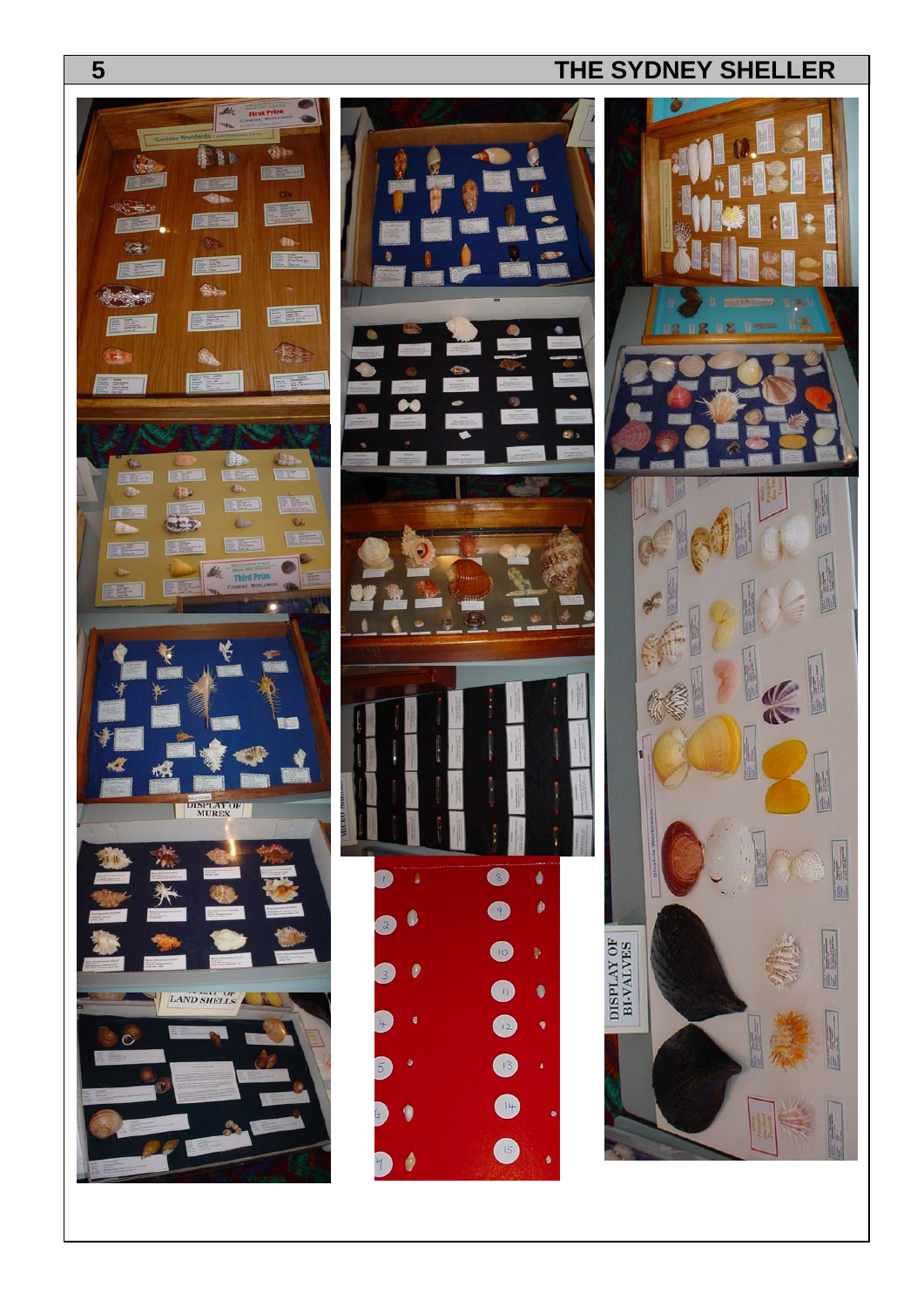



## Land Snail Collecting on Phillip Island

#### **By Michael Keats**

This Phillip Island is not the location of the popular motor racing circuit. It is a namesake island located some 6 kilometres south of Norfolk Island in the South Pacific Ocean. For those interested in exact data, the centre of the island land mass is 20 degrees and 7 minutes south and 167 degrees and 57 minutes east. My wife Jenny and I visited Norfolk Island during July 2002.



According to the locals neither Norfolk or Phillip Islands have any land snail species. The land snail species that I found may be a human import but I think it is<br>unlikely. Let me now however tell you the story of the find.

Ridge, which rises some southern most tip of the island. Drainage The highest point of the island is Jacky Jacky 280 m. It is also close to Garnet Point, the